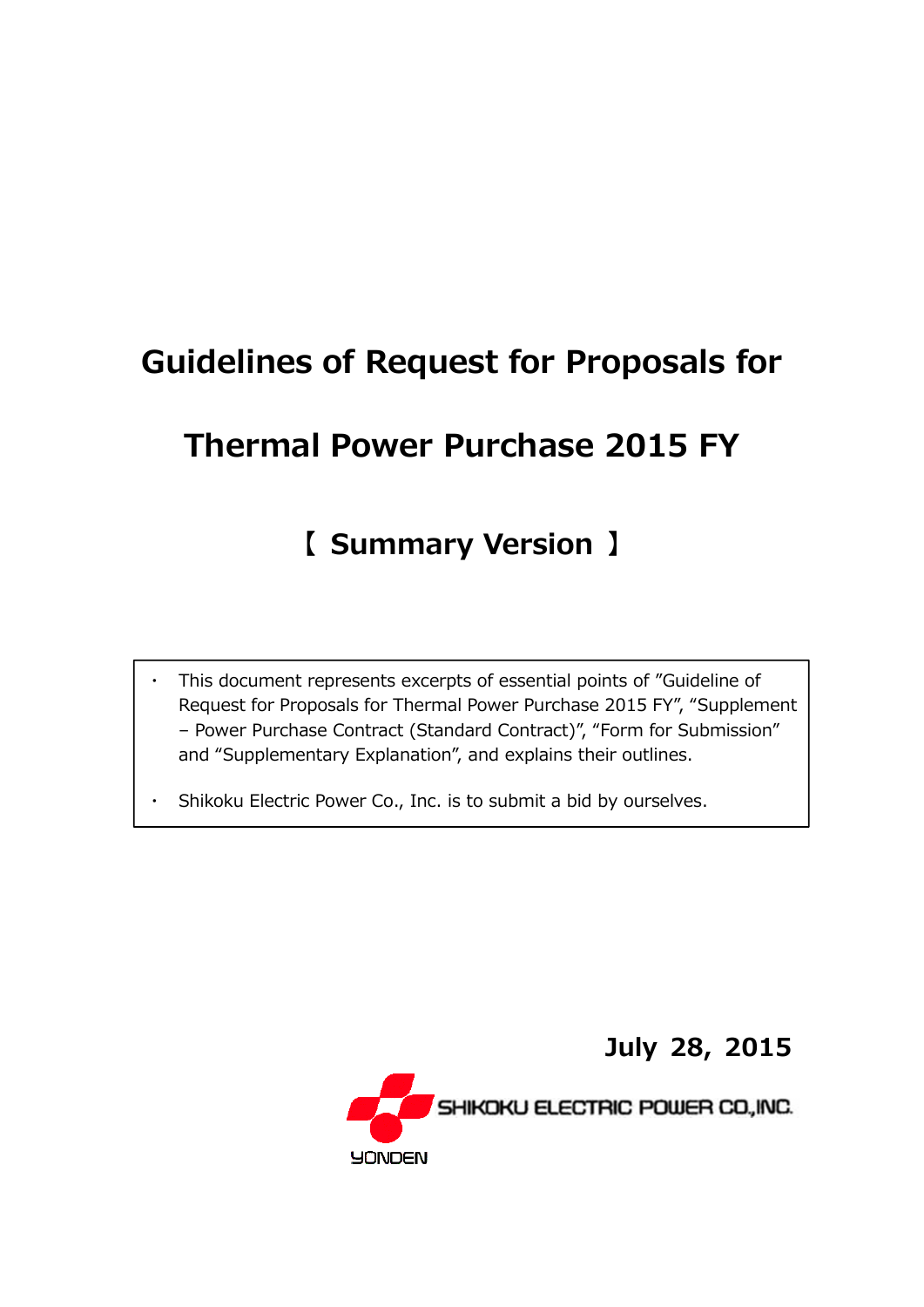## Guidelines of Request for Proposals for Thermal Power Purchase 2015 FY【**Summary Version**】

## **1 Bidding Schedule**

The bidding Schedule of 2015 FY is as the following.

| March 31 (Tue), 2015                   | Bid Announcement (announced in "Electric Power Supply Plan,<br>2015 FY")                                                        |
|----------------------------------------|---------------------------------------------------------------------------------------------------------------------------------|
| April 17 (Fri), 2015                   | Briefing Session for Potential Bidders, Announcement of the Draft<br>Guidelines of Request for Proposals                        |
| April 17 (Fri) -<br>May 15 (Fri), 2015 | Announcement of Request for Comments (RFC), Period of RFC                                                                       |
| June 23 (Tue), 2015                    | Publication of Results of RFC, Submission of Draft Guidelines of<br>Request for Proposals (revised) to the Neutral Organization |
| July 28 (Tue), 2015                    | Briefing Session for Potential Bidders, Announcement of Request<br>for Proposals, Commencement of Proposal Acceptance           |
| Nov. 27 (Fri), 2015                    | Deadline for Submission of Proposals                                                                                            |
| January, 2016                          | Selection of Successful Bidder Candidates<br>Submission of Draft Evaluation Report to the Neutral Organization                  |
| February, 2016                         | Award of the Successful Bidders                                                                                                 |
| April, 2016                            | Conclusion of Power Purchase Contract with the Successful<br><b>Bidders</b>                                                     |

▪ The bidding schedule is subject to change. The change, if any, will be announced on the website of Shikoku Electric Power Co., Inc. without delay.

## **2 Overview of Request for Power Supply**

## **(1) Capacity of Required Power Supply**

- The required power supply capacity is 500,000 KW.
- The Maximum Power Capacity per proposal is 500,000 KW.
- **•** The aggregated power supply by plural power sources is allowed.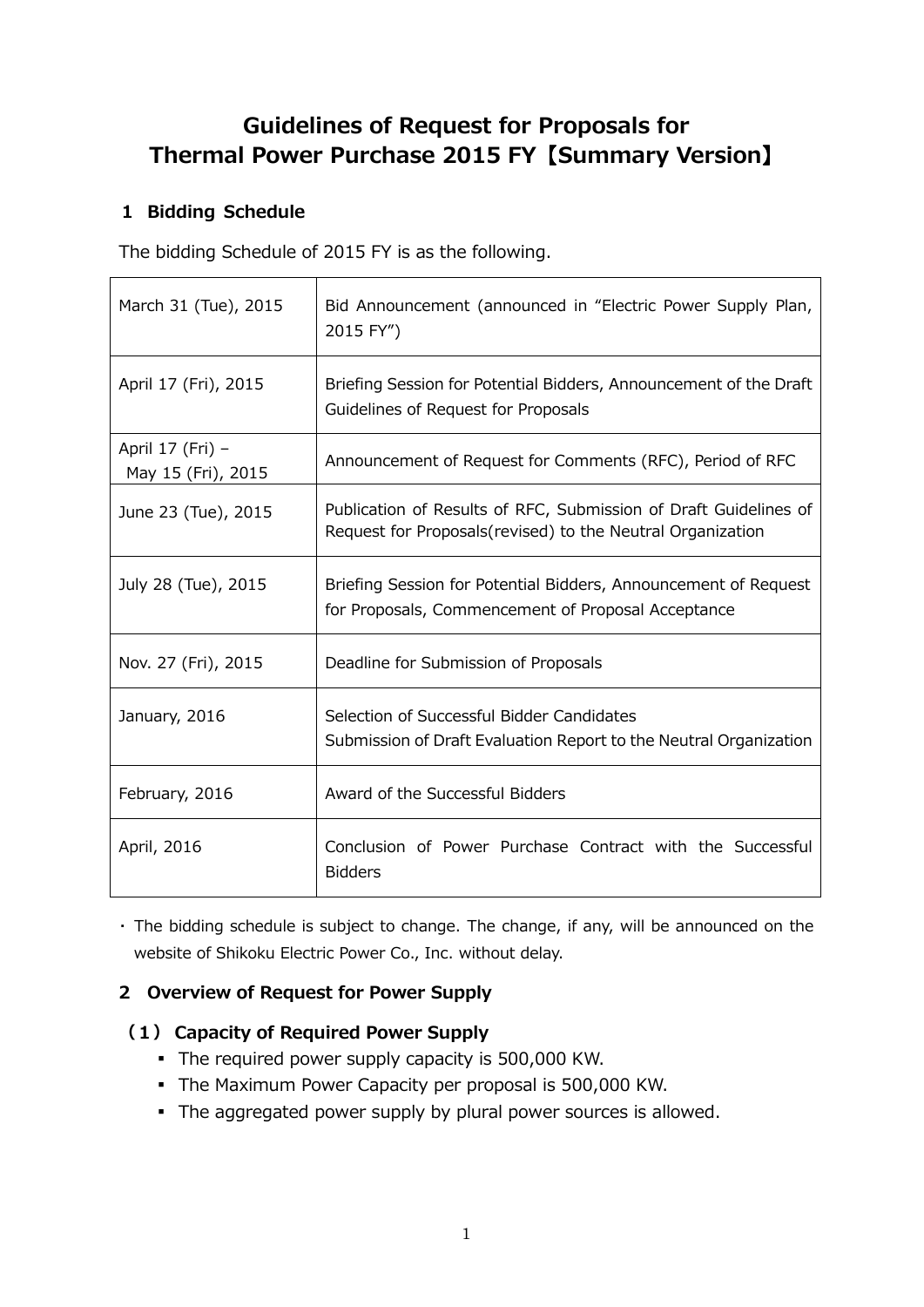#### **(2) Commencement Date and Term of Power Supply**

- The bidder is required to set the commencement date of power supply in between April, 2022 to June, 2024.
- In case of aggregated power supply from sources with different operation commencement timing, the commencement date of the power supply is the time when the power supply from all the sources becomes possible.
- The Term of Power Supply is basically 15 years, and the bidder can set the term in between 10 to 20 years in the unit of 1 year.

#### **(3) Maximum Power Capacity**

- **Maximum Power Capacity is the capacity that the bidder should be able to** offer anytime throughout the Term of Power Supply except the period of maintenance or inspection of power generation facilities.
- **Maximum Power Capacity is defined to be the maximum value available at the** end of the transmission in every 30 minutes, and the bidder can set it no lower than 1,000 kW in the unit of 1 kW. However, if the bidder connects to the grid of other electric power company than Shikoku Electric Power Co., Inc., (hereinafter referred to as "**YONDEN"**) the unit should be 1,000 kW in principle.

#### **(4) Annual Standard Load Factor, Annual Standard Electrical Energy**

- Annual Standard Load Factor should be in the range of 65 % to 75 %, and the bidder can set the factor in the unit of 1 %.
- Annual Standard Electrical Energy should be calculated as the following based on Maximum Power Capacity and Annual Standard Load Factor.

Annual Standard Electrical Energy = Maximum Power Capacity  $\times$  8,760 hours

 $*$  × Annual Standard Load Factor (%)

 $*$  The annual standard electrical energy in the fiscal year which is less than one year is calculated on a prorated daily basis.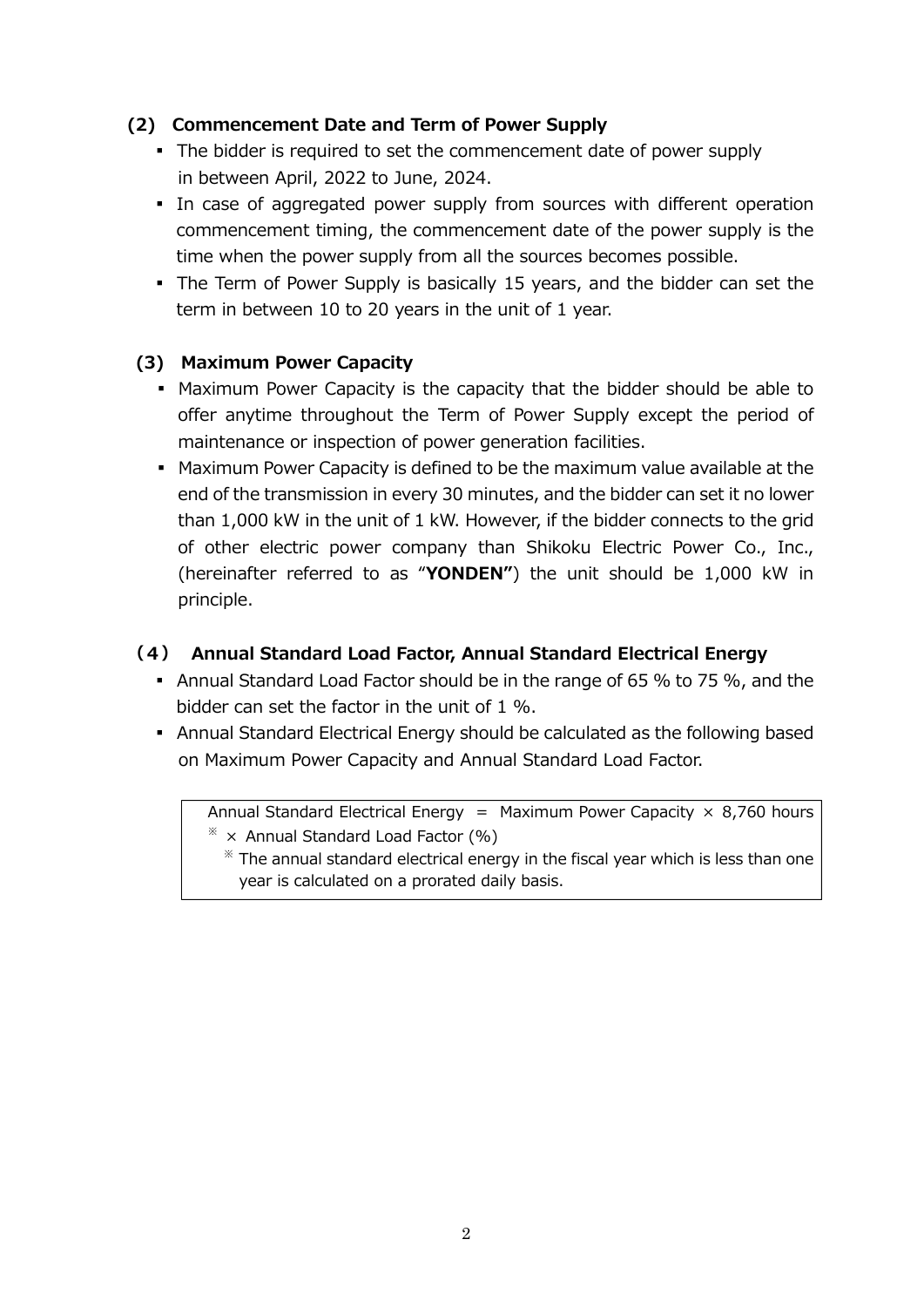### **3 Operation Conditions of Power Generation Facilities**

The operation conditions of the power generation facilities are as the following.



#### **(1) Decision of Outage Plan of Power Generation Facilities**

• The successful bidder is required to submit the outage plan of power generation faci lities by the end of every October. Upon the consultation with the bidder, YONDEN will decide the outage plan for the two years from the next fiscal year by the end of December.

※ If the successful bidder connects to the grid of other electric power company than YONDEN, the submission deadline of the outage plan is the end of September.

#### **(2) Notification of Annual Available Electrical Energy(**①**)**

▪ The successful bidder is requested to notify the electrical energy calculated as (outage-plan-derived reduced electrical energy) subtracted from the (multiplication of Maximum Power Capacity and the operation hours of the relevant fiscal year), namely (**Annual Available Electrical Energy**), for the three years from the next fiscal year, after the decision of the outage plan without delay for the approval of YONDEN.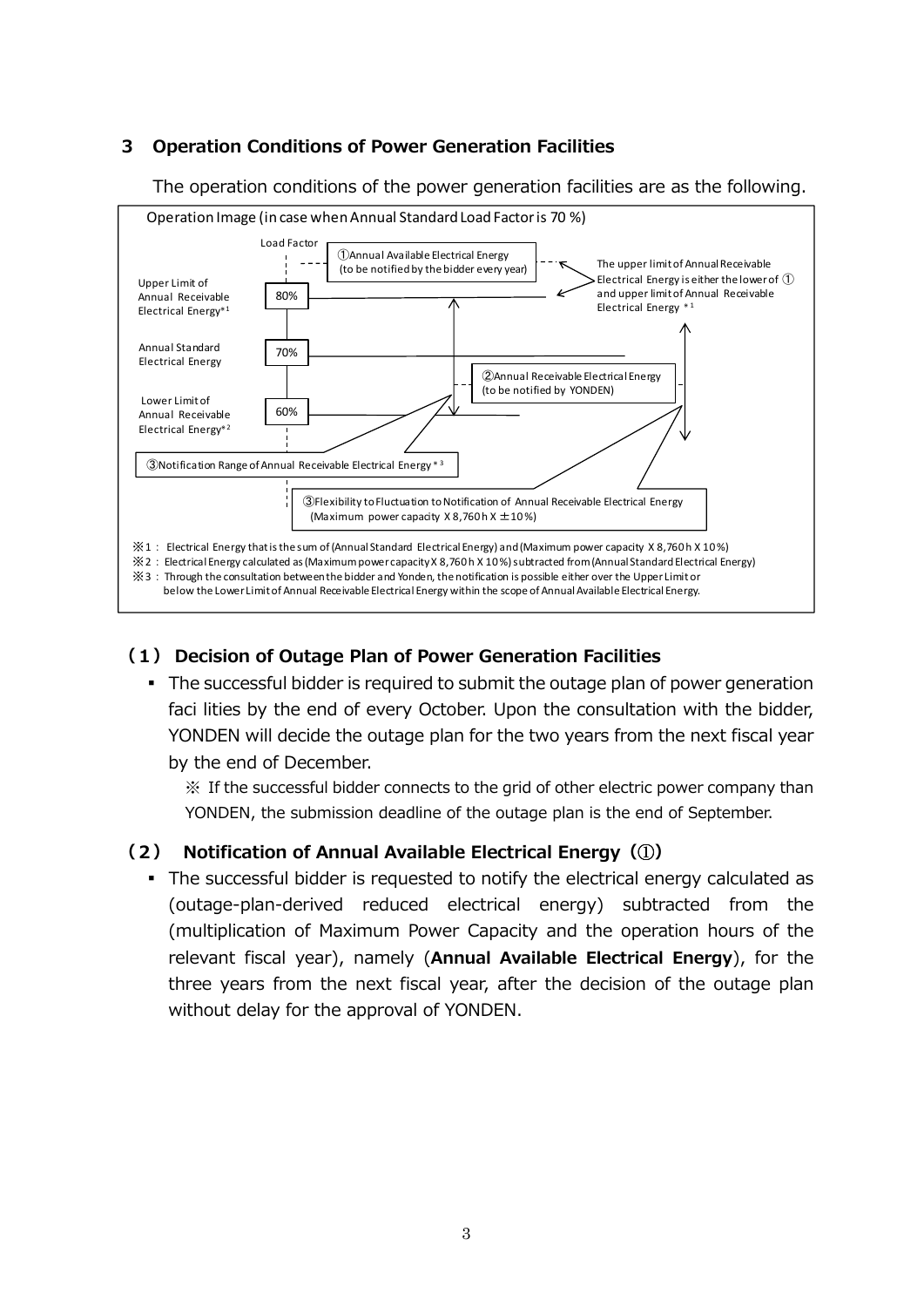## **(3) Decision of Power Delivery Pattern and Notification of Annual Receivable Electrical Energy(②)**

- YONDEN will decide the daily power delivery pattern and the annual planned electric energy receivable (**Annual Receivable Electrical Energy**) of the next fiscal year by the end of every January, and notify it to the successful bidder.
- **•** The Annual Receivable Electrical Energy is strictly within the range of the upper and lower limits as described below, and is not higher than the Annual Available Electrical Energy approved by YONDEN.

| 믕     | <b>Upper Limit</b><br>[kWh] | Annual Standard Electrical Energy [kWh] +<br>(Maximum Power Capacity [kW]) X 8,760[hour] X 10 %) |
|-------|-----------------------------|--------------------------------------------------------------------------------------------------|
| ੂਰੋਂ: | Lower Limit                 | Annual Standard Electrical Energy [kWh] -                                                        |
| ဥ္    | 「kWh]                       | (Maximum Power Capacity [kW] X 8,760[hour] X 10 %)                                               |

- Through the consultation with the successful bidder, YONDEN is able to notify the Annual Receivable Electrical Energy over its upper limit as far as it is within the range of Annual Available Electrical Energy.
- **•** If YONDEN judges it is impossible to receive the electrical energy more than the lower limit of Annual Receivable Electrical Energy due to the inspection and/or repair of power generation facilities or power system, YONDEN is able to notify the Annual Receivable Electrical Energy below its lower limit in consultation with the successful bidder. YONDEN will explain the reason to the bidder in such case.
- YONDEN will notify the power delivery pattern of the following month to the successful bidder by the day of 25<sup>th</sup> of every month, based on the above-mentioned power delivery pattern and the Annual Receivable Electrical Energy that have already been notified to the bidder, and also in consideration of the latest power demand-supply condition.
- With the **notification time limit** of every Monday, YONDEN will notify the weekly power delivery in every 30 minutes (Notified Receivable Electrical Energy) of the following week (from the relevant Saturday to the following Friday) to the successful bidder.

## **(4) Change of Notification(**③**)**

- YONDEN is able to change the Notified Receivable Electrical Energy, in consultation with the successful bidder, in case of unavoidable situations including demand-supply conditions even after the notification time limit(Change of Notification).
- The cumulative total of Notified Receivable Electrical Energy (Modified Receivable Electrical Energy in case that Change of Notification is made) in a fiscal year is strictly within the range of the upper and lower limits as described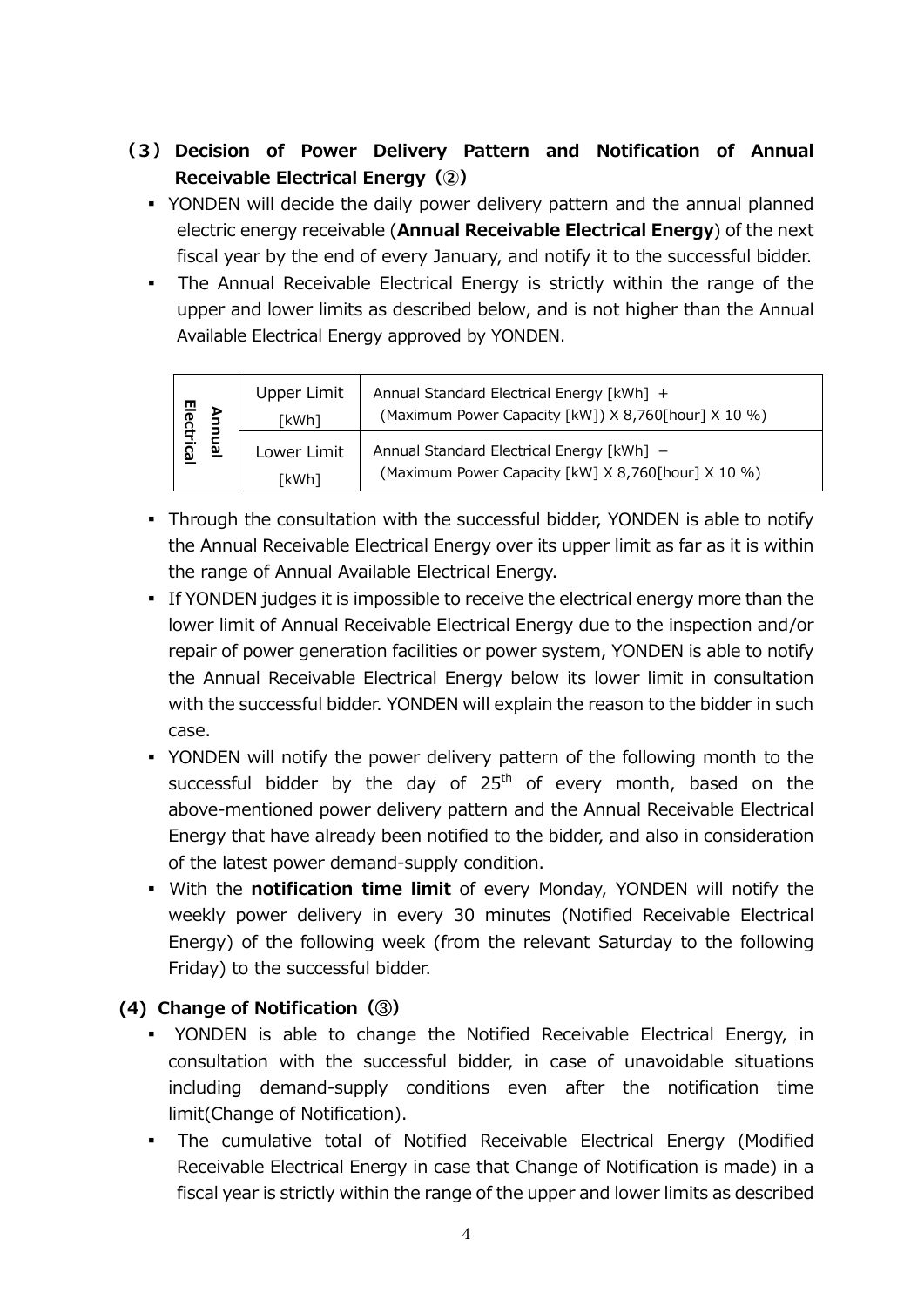below, and is not higher than the Annual Available Electrical Energy approved by YONDEN. However, this does not apply to the case where the successful bidder's prior consent is granted.

| 공 2<br>观<br>Ф<br>ਨ੍<br>(D<br>e9<br>Q | Upper Limit<br>[kWh] | Annual Receivable Electrical Energy [kWh] +<br>(Maximum Power Capacity [kW] X 8,760 [hour] X 10 %) |
|--------------------------------------|----------------------|----------------------------------------------------------------------------------------------------|
|                                      | Lower Limit<br>[kWh] | Annual Receivable Electrical Energy [kWh] -<br>(Maximum Power Capacity [kW] X 8,760 [hour] X 10 %) |

▪ In the event that YONDEN's cumulative total of Notified Receivable Electrical Energy in a fiscal year falls short of the lower limit of the Annual Receivable Electrical Energy on the reason for which YONDEN is responsible, YONDEN will make correction for the reduced thermal efficiency of facilities of the successful bidder within the scope of the shortfall.

#### **4 Conditions to be Met by the Bidders**

#### **(1) Ceiling Price**

- It is necessary that the Screening Price including the consideration of the power flow improvement discount rate and the cost of  $CO<sub>2</sub>$  –related measures (in case YONDEN is responsible for the final adjustment of  $CO<sub>2</sub>$  emission coefficient), etc. in addition to the bidding price is not higher than the ceiling price (the Screening Price calculated from the bidding price by YONDEN).
- The ceiling price is not made public.

#### **(2) Technical Reliability**

▪ The bidder is required to have an experience of electric power generation, or have technical support of those who have such experience, and thereby being ensured to have due technical reliability to execute continuous power supply.

#### **(3) Flexibility to Fluctuation of Load Factor**

■ Regarding the Annual Receivable Electrical Energy, the bidder is required to have a flexibility of "Maximum Power Capacity X 8,760 h  $X \pm 10$  %".

#### **(4) Compliance with Laws and Regulations**

• The power generation facilities must comply with the Electricity Business Act, Measurement Act and other environment-related laws and regulations related to power generating business.

#### **(5) Connection of Power Generation Facilities to the Grid**

▪ For connecting the power generation facilities of the successful bidder to the grid (including the case of changes of connection conditions due to the increased load, etc.), the bidder is required to complete the consideration of the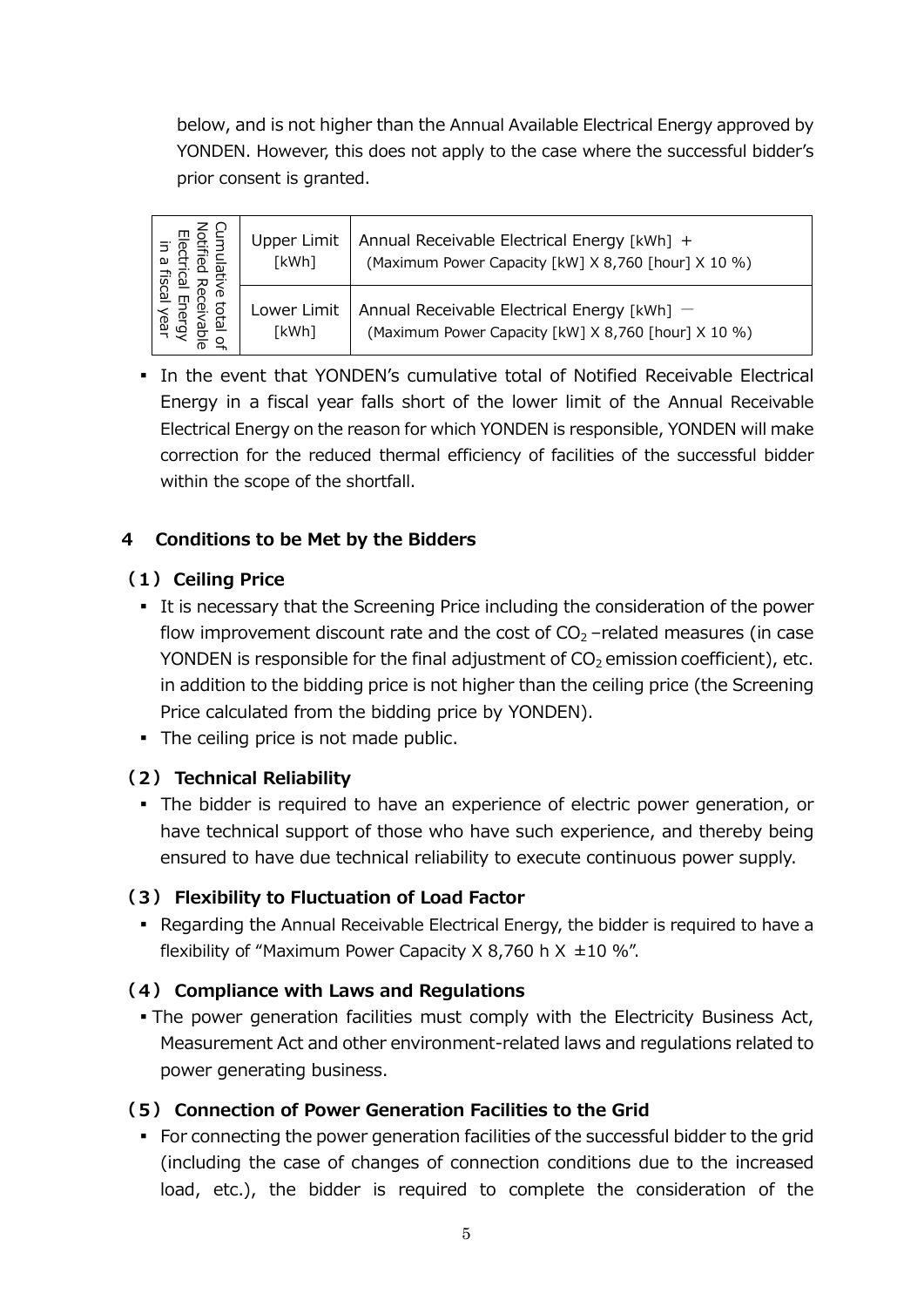connection based on the guideline for the consideration of grid connection, etc. by the bidding date, and be ready to achieve commercial operation by the commencement date of the power supply to be set by the bidder.

- Prior to the bidding, the bidder is required to apply for the grid connection (tentative for the bidding).
- The successful bidder is required to secure the necessary construction period for building grid access facilities, etc.

## **(6) Approval of Power Purchase Contract (except the case where YONDEN is the successful bidder)**

- The successful bidder is required to agree to the content of "Supplement Power Purchase Contract (Standard Contract)".
- The successful bidder is required to conclude a contract, in consultation with YONDEN, based on "Supplement – Power Purchase Contract (Standard Contract)".

## **5 Calculation of Bidding Price**

- The bidding price, which is the sum of annual fixed cost (capital cost and operation & maintenance cost) and annual variable cost (fuel cost and fuel purchase-related cost etc.), should be a flat price representing the average costs throughout the Term of Power Supply.
- When calculating the bidding price, the bidder is required to estimate on the basis of actual cost to the extent possible including the proposition of fixed cost and variable cost.
- The power line construction cost (specified biddr's cost to be borne by the bidder) out of ovrall grid connection construction cost should be included in the capital cost.
- The bidder is required to procure the auxiliary power in the power generation facilities during their outage from YONDEN or other company, and the relevant estimated cost should be included in the operation & maintenance cost.
- **•** The  $CO<sub>2</sub>$  emission coefficient should be adjusted to the standard designated by YONDEN $(0.551\times10^{-3}t$ -CO<sub>2</sub>/kWh). If the bidder is willing to adjust the  $CO<sub>2</sub>$  emission coefficient by yourself in the case where the  $CO<sub>2</sub>$  emission coefficient is beyond our designated standard, the adjustment cost should be included in the bidding price. If the bidder chooses the adjustment by YONDEN, there is no need to include the adjustment cost in the bidding price, since it will be included by us in the evaluation process by multiplying the difference from our standard and the  $CO<sub>2</sub>$ price  $(2,100 \text{ yen/t} - \text{CO}_2)$ .
- The cost of fuel itself should be estimated based on the average actual price of Japan Import CIF price (see the table below), and it should be equivalent every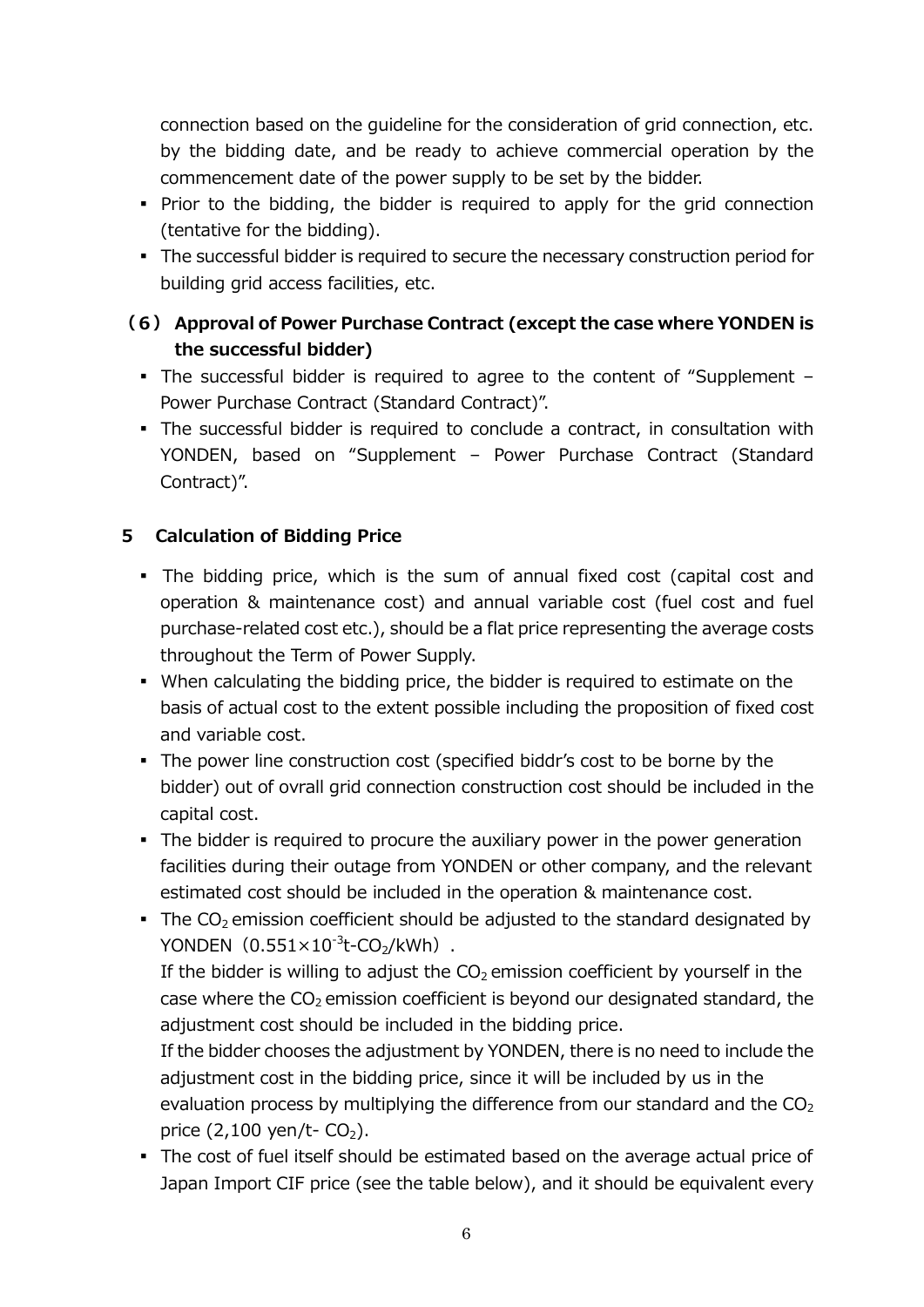year for the whole contract period based on the Annual Standard Electrical Energy.

|                                         | Price *       | Statistical Item Number                                                                                   |
|-----------------------------------------|---------------|-----------------------------------------------------------------------------------------------------------|
| Coal<br>(for fuel use)                  | 10,292 yen/t  | MOF, Japan - Japan Trade Statistics "Coal for<br>Fuel Use"<br>(Principal Commodity Code: 3010105)         |
| Crude Oil<br>(Crude Oil, Unrefined Oil) | 69,320 yen/kl | MOF, Japan - Japan Trade Statistics "Crude<br>Oil and Unrefined Oil"<br>(Principal Commodity Code: 30301) |
| LNG<br>88,705 yen/t                     |               | MOF, Japan - Japan Trade Statistics "LNG"<br>(Principal Commodity Code: 3050103)                          |

※ The weighted average value of the actual price for the period of Jan. to Dec., 2014

• In the calculation of the bidding price, the price correction related to the price escalation of fuel and other commodities is not applied.

 In the actual payment after the commencement of power supply, YONDEN will adjust the cost based on various parameters submitted at the time of bidding.

## **6 Calculation Method of Screening Price and Appraisal Price**

## **(1) Calculation Method of Screening Price**

- a. In case of the direct connection with the grid of YONDEN:
	- Screening Price is calculated by adding the factors of the power flow improvement discount rate, the cost of  $CO<sub>2</sub>$  –related measures (in case YONDEN is responsible for the final adjustment of  $CO<sub>2</sub>$  emission coefficient), and business tax rate to the bidding price.

```
Screening Price (\text{ven}/kWh) =

Bidding Price-Power Flow Improvement Discount Rate±Cost of CO<sub>2</sub> Related Measures (in case YONDEN is responsible for adjustment)
                                                  (1 - Business Tax Rate)\ddot{\phantom{0}}
```
- ※ Power Flow Improvement Discount Rate is applied, based on YONDEN's wheeling service provisions (for general electricity business and specific scale electricity business) at the time of the decision of the bidding guideline, to power generation facilities connecting to power flow improvement evaluation districts.
- ※ Business Tax Rate to be 1.2888%.
- b. In case of the connection with the grid of other electric power company:
	- **•** Screening Price is calculated by adding the factors of the  $CO<sub>2</sub>$  –related measures (in case YONDEN is responsible for the final adjustment of  $CO<sub>2</sub>$ emission coefficient), and business tax rate to the bidding price.

Screening Price (ven/kWh) =  $\frac{\text{Bidding Price} \pm \text{Cost of CO}_2 \text{ Related Measures}(\text{in case } \text{YONDEN is responsible for adjustment})}{\sqrt{\text{AMOC}}}\$  $(1 - Business Tax Rate)$ 

<sup>※</sup> Business Tax Rate to be 1.2888%.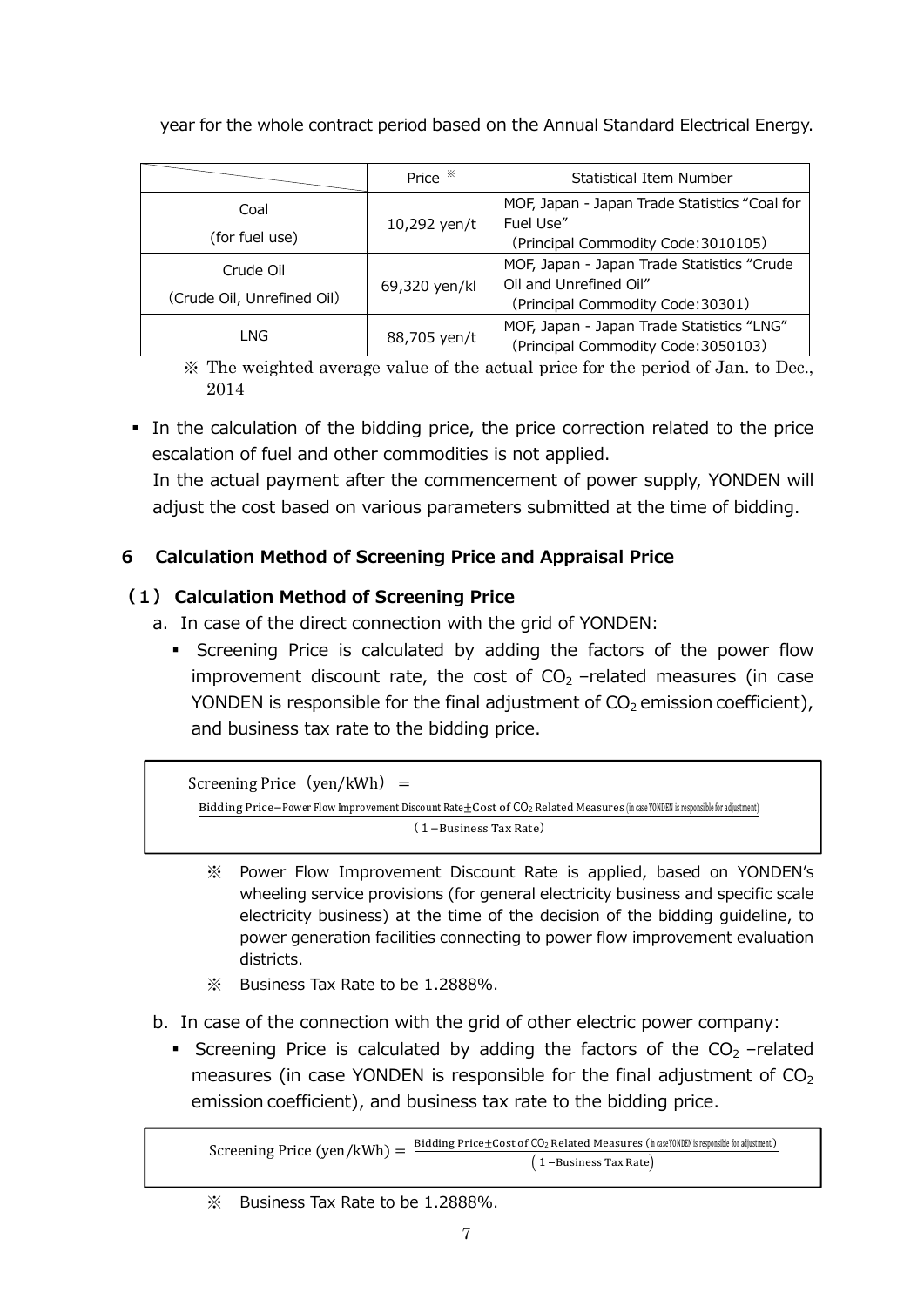### **(2) Calculation Method of Appraisal Price**

- a. In case of the direct connection to the grid of YONDEN:
- Appraisal Price is calculated by adding the factors of the construction cost for the access to the grid other than power-line construction cost, (hereinafter referred to as "**Non-Power-Line Construction Cost**") to the Screening Price.

Appraisal Price  $(\text{yen}/kWh)$  = Screening Price + Non-Power-Line Construction Cost

- ※ The unit price of Non-Power-Line Construction Cost is calculated as annual average price of the construction cost related to the contracted power supply to YONDEN divided by the annual standard electrical energy, provided that if the contracted power supply is not the whole of the bidder's generation, it shall be proportionate to YONDEN's kW ratio.
- b. In case of the connection to the grid of other electric power company:
	- Appraisal Price is calculated by considering the factor of the necessary cost of the wheeling service and the transmission loss rate into the Screening Price.

Appraisal Price (yen/kWh) =  $\frac{6}{5}$  Screening Price  $(1 -$ Transmission Loss Rate) + Cost of Wheeling Service

※ Cost of Wheeling Service and Transmission Loss Rate shall be dependent on the value applied to the specific area where the bidder's contracted power generation facilities are located.

#### **(3) Points to Consider for Calculation of Screening Price and Appraisal Price**

- If the cost for the access to the grid especially for the power-line construction from bidder's power facilities (borne by the bidder), hereinafter referred to as "**Power-Line Construction Cost**" has to be changed due to the "Situation Change" such as the influence of other bidder's grid connection on the successful bidder's grid connection consideration, the bidding price should be recalculated and adjusted. If the successful bidder is selected with the revised bidding price, the contract will be made on the revised bidding price.
- **In the case Non-Power-Line Construction Cost has to be changed due to the** "Situation Change" as well, Appraisal price will be calculated based on the revised bidding price.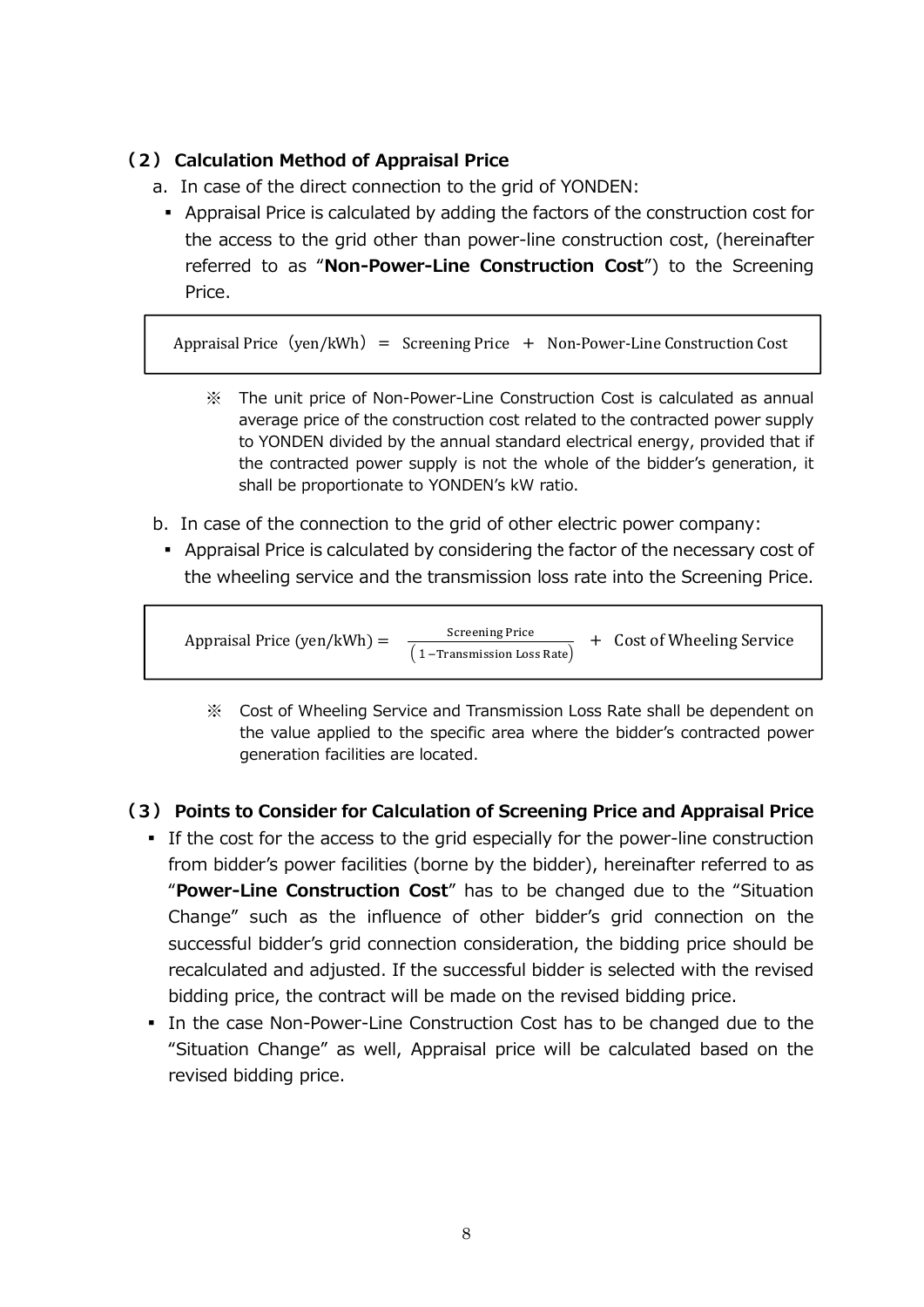#### **7 Selection of Successful Bidder Candidates / Successful Bidders**

#### **(1) Overall Point Calculation by Overall Evaluation System**

YONDEN will calculate the overall points by the overall evaluation system in which price factors and non-price factors are converted into points.

- a. Calculation of Price Factor Points
	- **•** The bidder with the lowest Appraisal Price is given 80 points (P) which means the full points in the price factor points. Then, the price factor points of other bidders are calculated based on the following formula;

Price Factor Points  $=$   $-$ Lowest Appraisal Price (yen/kWh) Appraisal Price of the Concerned Bidder (yen/kWh)  $- \times 80 P$ 

- b. Calculation of Non-Price Factor Points
	- Full marks of the non-price factor is 20 points, and items and conditions for point addition and point allotment are indicated in the table below;

|                | Items for Point<br>Addition                     | Conditions of Point Addition                                                                                                                  |                                                                                         | Point<br>Allotment |
|----------------|-------------------------------------------------|-----------------------------------------------------------------------------------------------------------------------------------------------|-----------------------------------------------------------------------------------------|--------------------|
| 1              | Flexibility of Demand -<br>Supply Operation     |                                                                                                                                               | With DSS Function                                                                       | $\overline{2}$     |
|                |                                                 | Start/Stop                                                                                                                                    | With WSS Function                                                                       | 1                  |
|                |                                                 | With Functions of Governor-Free and AFC                                                                                                       |                                                                                         | 5                  |
|                |                                                 |                                                                                                                                               | Less than 20%                                                                           | 1                  |
|                |                                                 | Minimum Load                                                                                                                                  | Less than 30%                                                                           | 0.5                |
|                |                                                 | Possible to Operate<br>Continuously with Less                                                                                                 | With OTM Function which can<br>follow the Dispatch Instruction                          | 6                  |
| $\overline{2}$ | Flexibility of<br>Notification Deadline         | than 40 % of Maximum<br>Power Capacity provided<br>that Notification Deadline<br>shall meet the<br>Requirements as<br>Described on the Right. | Possible to Change up to the<br>Day of Dispatch Instruction                             | $\overline{4}$     |
|                |                                                 |                                                                                                                                               | Possible to Change if Dispatch<br>Instruction is Issued by One<br>Day before the Change | 2                  |
| 3              | Flexibility to<br>Fluctuation of Load<br>Factor | Flexible up to $\pm 15\%$                                                                                                                     |                                                                                         | 2                  |
|                | Net Thermal Efficiency                          |                                                                                                                                               | With Thermal Efficiency more than BAT Standard $(A) + 1.0\%$                            | 2                  |
| $\overline{4}$ | (LHV)                                           | With Thermal Efficiency Equivalent to BAT Standard (A)                                                                                        |                                                                                         | 1                  |
| 5              | Security of Fuel<br>Purchase                    | With Concrete Plan of Fuel Purchase                                                                                                           |                                                                                         | 1                  |
| 6              | Consideration for<br>Environmental Load         | Utilization of Fuel with Low Environmental Impact (LNG,<br>Biomass, etc.)                                                                     |                                                                                         | $\mathbf{1}$       |
| Total          |                                                 |                                                                                                                                               | 20<br>(Maximum)                                                                         |                    |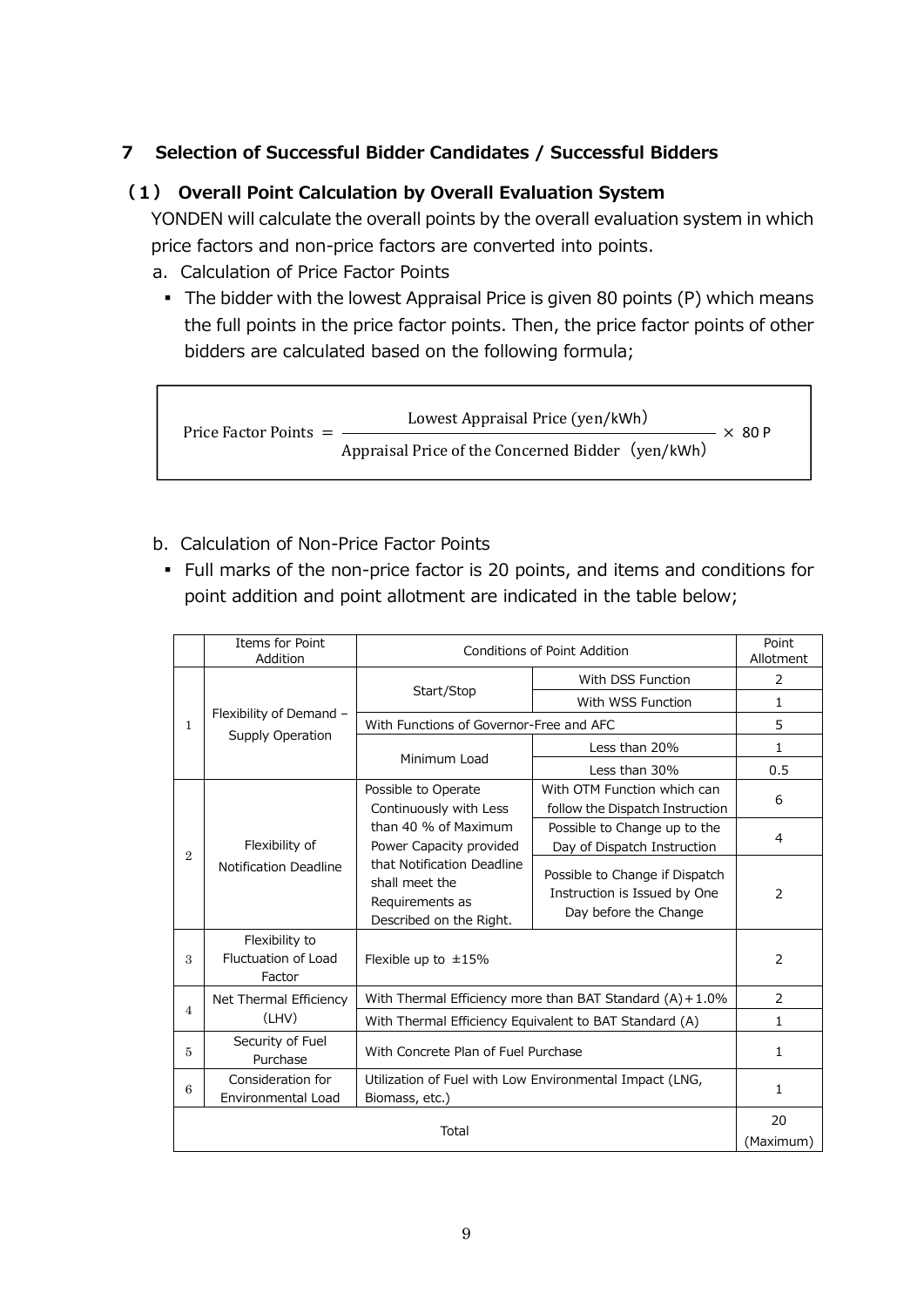- c. Evaluation with Overall Points
	- The bidders are ranked in the descending order of the overall points which is the sum of Price Factor Points and Non-Price Factor Points. 100 P is the full point of the overall point.

Overall Points(Max. 100P)

= Price Factor Points (Max. 80P) + Non-Price Factor Points (Max. 20P)

#### **<Reference> Image of Overall Evaluation System**



【Calculation of Price Factor Points】

Company B = Lowest Appraisal Price (10.00 yen/kWh) / B's Appraisal Price (10.30 yen/kWh) X 80P = 77.67P Company C = Lowest Appraisal Price (10.00 yen/kWh) / C's Appraisal Price (10.90 yen/kWh) X 80P = 73.39P

#### **(2) Selection of Successful Bidder Candidates**

- Summing up the Maximum Power Capacity of higher bidders in the descending order of the overall points up to the cumulative total of 500,000 kW, and the bidders from the top to the one who lastly came to reach the cumulative 500,000 kW are selected as Successful Bidder Candidates.
- a. If the total of the Maximum Power Capacity up to the last bidder to reach the cumulative 500,000 kWh exceeds 600,000 kW, Successful Bidder Candidates are selected as following;
	- YONDEN will request the last bidder to reach the cumulative 500,000 kW to recalculate the bidding price and reexamine Non-Price Factors required to reach the cumulative 600,000 kW.
	- **Based on the recalculated bidding price and reexamined Non-Price Factors** mentioned above, YONDEN will recalculate the overall points. Thereafter, YONDEN will compare the overall points of the last bidder mentioned above and the next bidder in the order and the one with higher overall points is selected as one of the Successful Bidder Candidates.
	- However, if the above-mentioned last bidder does not submit the recalculated bidding price, etc. by the due date designated by YONDEN, the next bidder in the order is picked up for the selection of Successful Bidder Candidates.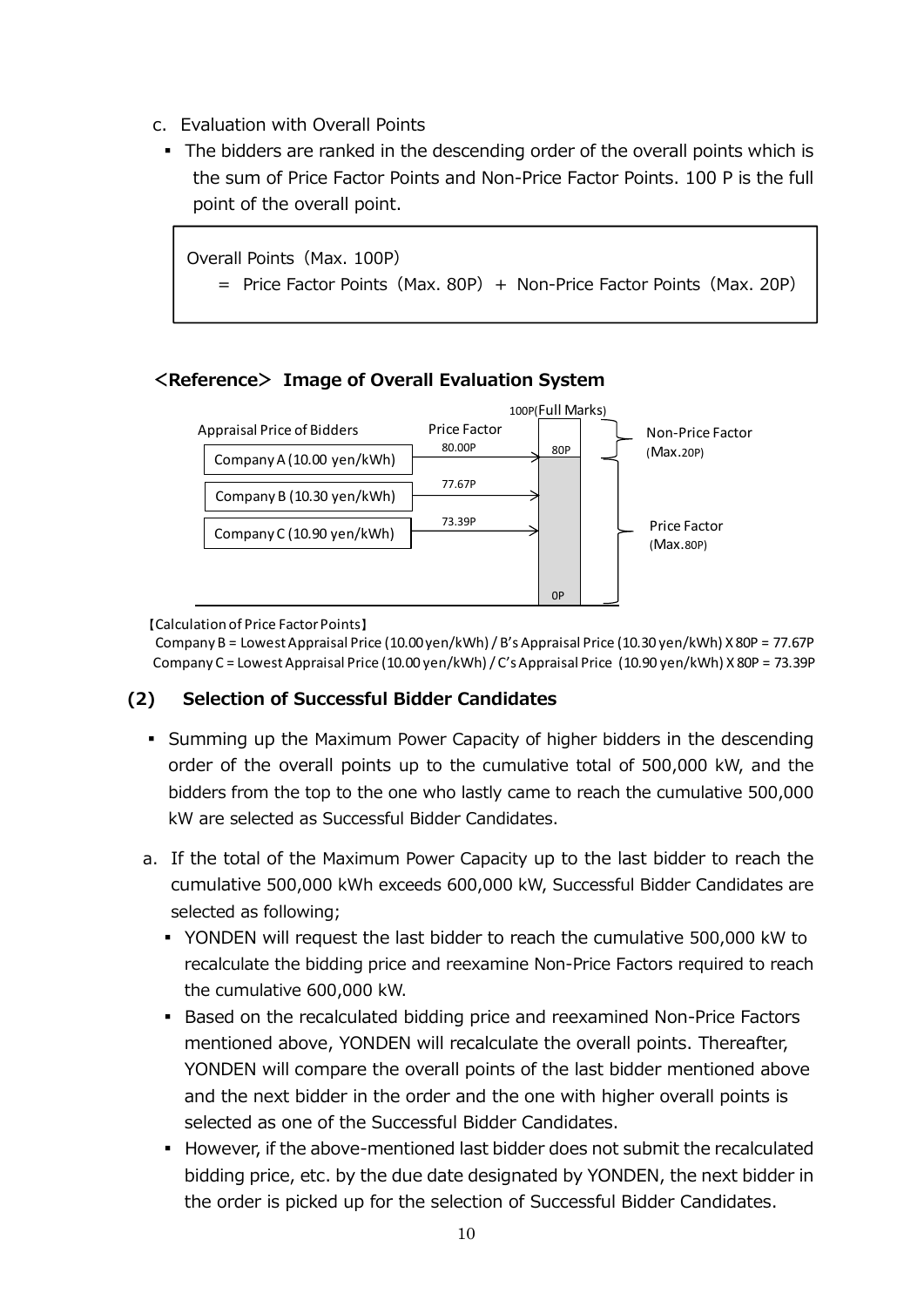- Following the procedures set forth above, YONDEN will continue the selection of Successful Bidder Candidates until the cumulative Maximum Power Capacity up to the last bidder to reach the cumulative 500,000 kW comes down within 600,000 kW.
- b. In case the overall points of the last bidder and the next bidder are equal, the evaluation shall be made in the following procedures;

|         | (1)           | the one with higher price factor points                                                   |
|---------|---------------|-------------------------------------------------------------------------------------------|
|         | (2)           | the one with higher non-price factor points (1 Flexibility of Demand – Supply Operation)  |
| Consid- | $\circled{3}$ | the one with higher non-price factor points (2 Flexibility of Notification Deadline)      |
| eration | (4)           | the one with higher non-price factor points (3 Flexibility to Fluctuation of Load Factor) |
| in this | $\circledS$   | the one with higher non-price factor points (4 Net Thermal Efficiency)                    |
| order   | (6)           | the one with higher non-price factor points (5 Security of Fuel Purchase)                 |
|         | $\circled7$   | the one with higher non-price factor points (6 Consideration for Environmental Load)      |
|         |               |                                                                                           |

## **(3) Award of Successful Bidders**

After the selection of Successful Bidder Candidates, YONDEN will submit the draft evaluation report to the neutral organization. If approved by the organization that the evaluation had been duly made based on the Guidelines of Request for Proposal, YONDEN will officially award the candidates as the Successful Bidders.

## **(4) Procedures after the Award of Successful Bidders**

- After the award of Successful Bidders, YONDEN will inform all the bidders of the results.
- **After the award of Successful Bidders, YONDEN will negotiate with Successful** Bidders based on "Supplement – Power Purchase Contract (Standard Contract)".
- **•** After the conclusion of the contract, YONDEN will announce the following items at an appropriate timing when the schedule of purchasing machinery, etc. is not affected.
	- ・ Name of the Service Provider
	- ・ Address of the Location of Power Supply
	- ・ Maximum Power Capacity
	- ・ Commencement Date of Power Supply
	- ・ Annual Standard Load Factor
	- ・ Type of Fuel
	- ・ Rate of Divergence between Contract Price and Ceiling Price (If Successful Bidder is only one, this is not made public.)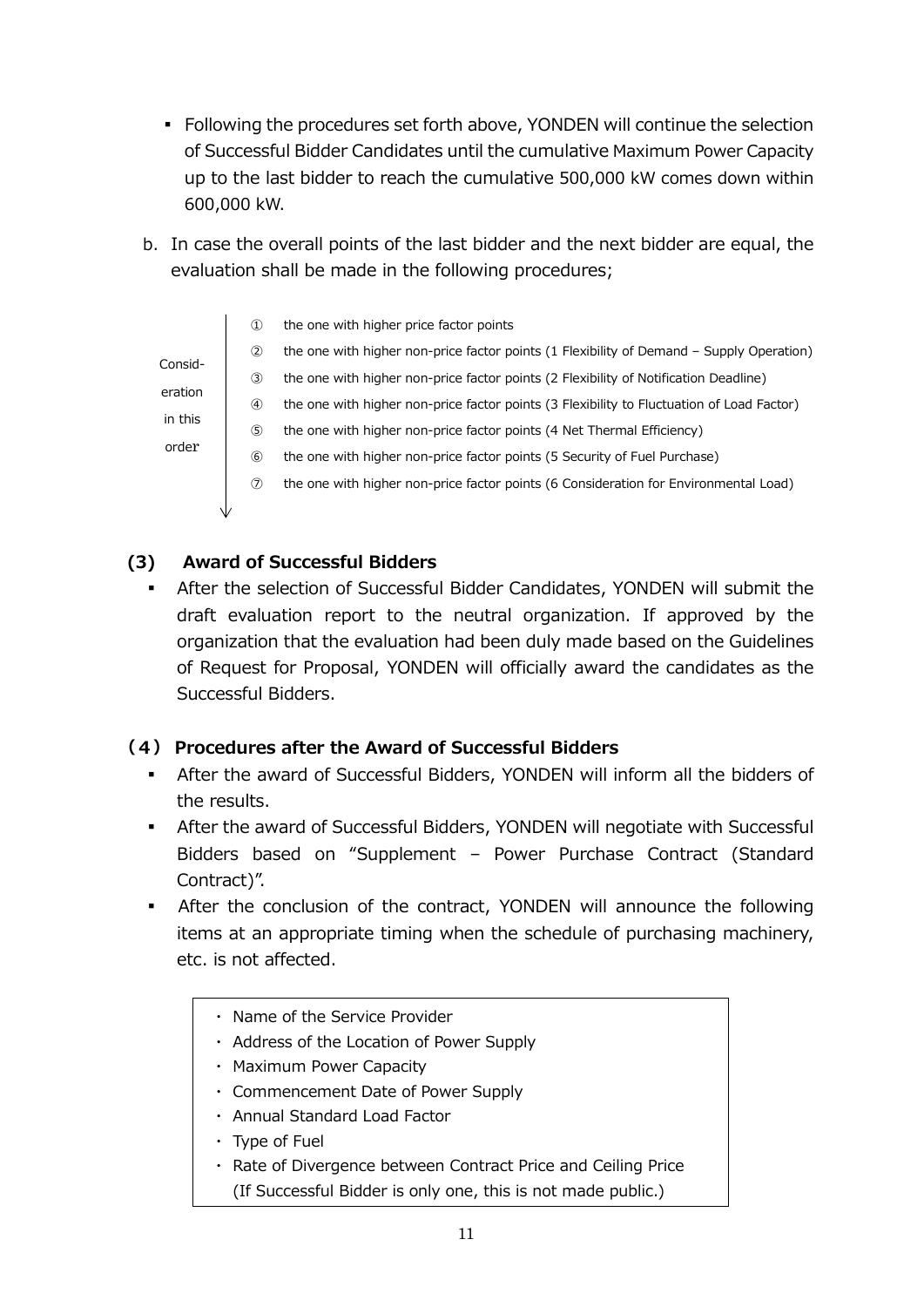#### **8 Electricity Charge**

The electricity charge consists of the basic charge and the electrical energy charge. It will be calculated based on the bidding price.

## **(1) Basic Charge**

- Basic Charge is basically the fixed cost (capital cost and operation & maintenance cost) of each year which is included in the bidding price calculation paper submitted by the successful bidder, and the amount divided by 12 will be paid every month.
- As for the capital cost, if the following correction is applied, the amount will be duly corrected and paid.
	- a. Adjustment of power line construction cost (to be borne by the bidder)
		- **EXECT:** After the completion of YONDEN's construction of grid access facilities, and if the adjustment of the power line construction cost (determinative settlement) is applied, the amount of adjustment of each fiscal year will be added or subtracted.
	- b. Correction of civil engineering construction cost
		- If the successful bidder wishes the correction of civil engineering construction cost caused by price fluctuation, the corrected amount calculated based on the following formula will be added or subtracted. (If the fluctuation is within the range of  $\pm 5\%$ , the correction will not be applied.)



- The operation and maintenance cost of each fiscal year will be adjusted every April, based on the synthetic ratio  $*$  presupposed at the time of bidding, taking account of the fluctuation rate between the standard index (fiscal 2014) and the index of the specific fiscal year.
	- ※ The ratio applied to 4 indices, namely CEI, Corporate Goods Price Index (CGPI), Consumer Price Index (CPI) and No Fluctuation.

## **(2) Electrical Energy Charge**

- As for Electrical Energy Charge, the amount of the multiplication of the monthly actual electrical energy and the unit price of electrical energy (the sum of fuel unit price and fuel purchase-related unit price) will be paid every month.
- Fuel unit price will be adjusted with the fluctuation ratio of CIF price in the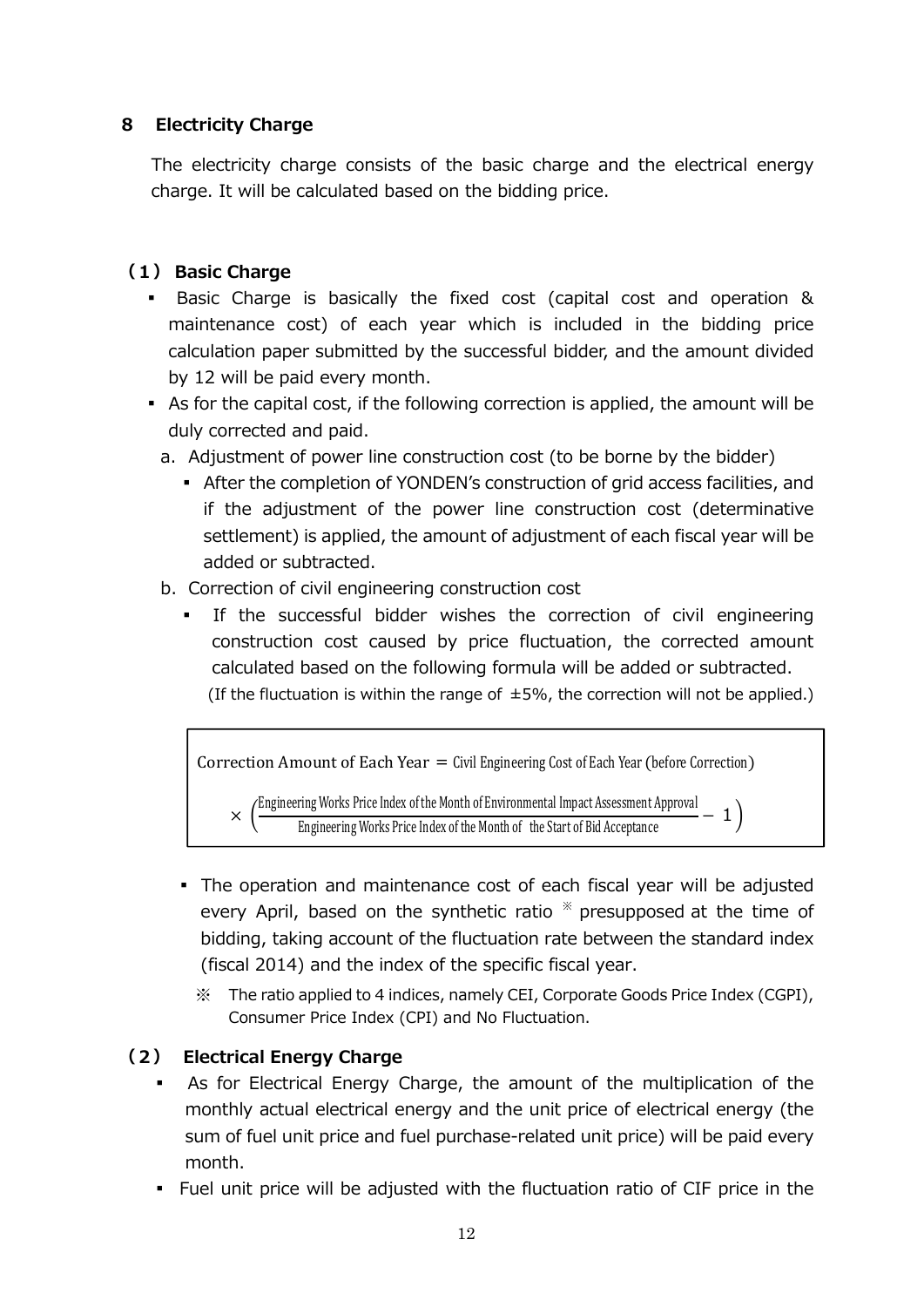trade statistics, based on the synthetic ratio of coal, crude oil and LNG presupposed at the time of bidding.

▪ Unit price of fuel purchase-related cost will also be adjusted in a similar manner of the above-mentioned operation & maintenance cost.

#### **(3) Penalties for Unscheduled Outage etc.**

- a. Reduction of Electrical Energy Charge for Excess Notified Electrical Energy
	- When the electrical energy supplied by the successful bidder to YONDEN in every 30 minutes (hereinafter called **Actual Electrical Energy**) exceeds over 103 % of the Notified Receivable Electrical Energy, we call the excess delivery as **Excess Notified Electrical Energy**. In such case, the multiplied amount of the total monthly Excess Notified Electrical Energy and 1/2 of the unit price of Electrical Energy Charge of the month will be subtracted from the Electrical Energy Charge of the relevant month.
- b. Reduction of Basic Charge for Falling Short of Notified Receivable Electrical Energy
	- When Actual Electrical Energy falls short of 97 % of Notified Receivable Electrical Energy, we call it **Electrical Egergy Shortfall**. In such case, the amount calculated by the following formula will be subtracted from the basic charge of the relevant month.

Basic Charge of the Relevant Fiscal Year (Annual Amount)<br>Annual Available Electrical Energy of the Relevant Fiscal Year  $\times$  2

 $\times$  Total Electrical Energy Shortfall of the Relevant Month

- c. Reduction of Basic Charge for Unsupplied Electrical Energy due to Unscheduled Outage
	- When the successful bidder suspends a part or whole of the contracted power supply without prior consultation with YONDEN, the basic charge is reduced as follows with the upper limit of 2 hours from the start of the outage. The difference between the Notified Receivable Electrical Energy at the time of the start of the outage and Actual Electrical Energy is called **Unsupplied Electrical Energy due to Unscheduled Outage**. In such case of outage, the amount calculated by the following formula will be subtracted from the basic charge of the relevant month.

Basic Charge of the Relevant Fiscal Year (Annual Amount) Annual Available Electrical Energy of the Relevant Fiscal Year

 $\times$  Total Unsupplied Electrical Energy due to Unscheduled Outage of the Relevant Month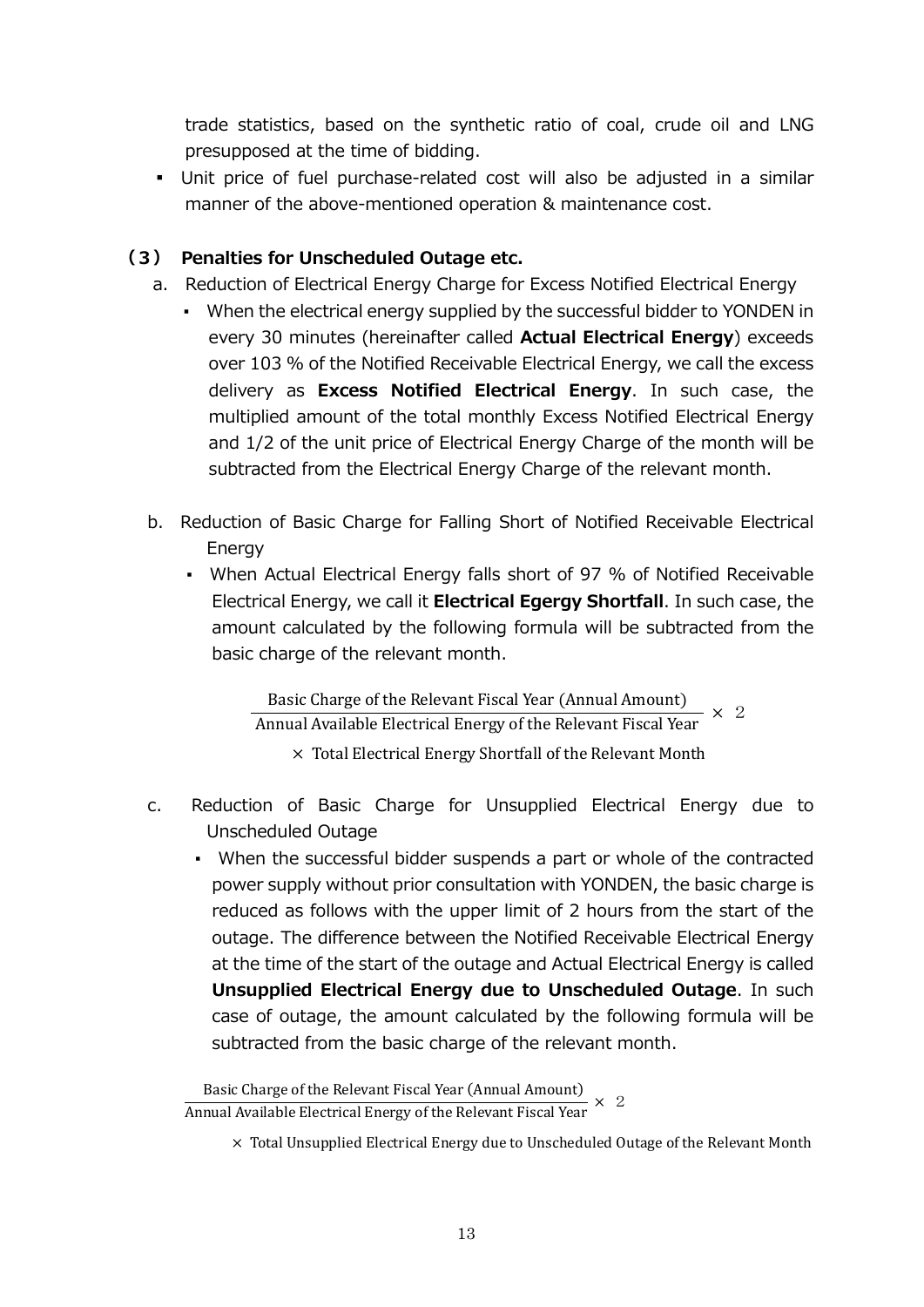- d. Reduction of Basic Charge for Excess Unsupplied Electrical Energy due to Outage
	- When the successful bidder suspends a part or whole of the contracted power supply due to the accidents of the successful bidder's power generation facilities, overshooting of days for repair or inspection in the planned outage, etc., the remainder after subtracting Actual Electrical Energy and Unsupplied Electrical Energy due to Unscheduled Outage from Notified Receivable Electrical Energy at the time of the start of the outage is called **Unsupplied Electrical Energy due to Outage**.
	- When the cumulative Unsupplied Electrical Energy due to Outage exceeds the annual acceptable Unsupplied Electrical Energy due to Outage (Annual Standard Electrical Energy X 3 %), such excess Unsupplied Electrical Energy is called **Excess Unsupplied Electrical Energy due to Outage.** In such case, the amount calculated by the following formula will be subtracted from the basic charge of the relevant month.

Basic Charge of the Relevant Fiscal Year (Annual Amount) Annual Available Electrical Energy of the Relevant Fiscal Year  $\times$  $\times$  Excess Unsupplied Electrical Energy due to Outage

- e. Compensation for Insufficient amount of Notification by YONDEN
	- When the cumulative Notified Receivable Electrical Energy falls short of the lower limit (Annual Receivable Electrical Energy- Maximum Power Capacity  $X$  8,760 hours  $X$  10 %), YONDEN will pay the amount equivalent to the multiplication of the said shortfall and 1/2 of the unit price of Electrical Energy Charge of the last month of the relevant fiscal year on top of the Electrical Energy Charge of the last month of the relevant fiscal year as the compensation for the shortfall of Notified Receivable Electrical Energy.

#### **(4) CO2 Emission Coefficient in Generation Output Charge**

- The successful bidder is required to report the **actual CO2 emission coefficient** to YONDEN every year, and make following adjustments based on the method selected at the time of bidding.
	- a. In case where YONDEN is to make the final adjustment of  $CO<sub>2</sub>$  emission coefficient
		- **•** The actual  $CO<sub>2</sub>$  emission coefficient should not exceed the one submitted at the time of bidding (**contracted CO2 emission coefficient**), and, if exceeded, the bidder is required to choose one of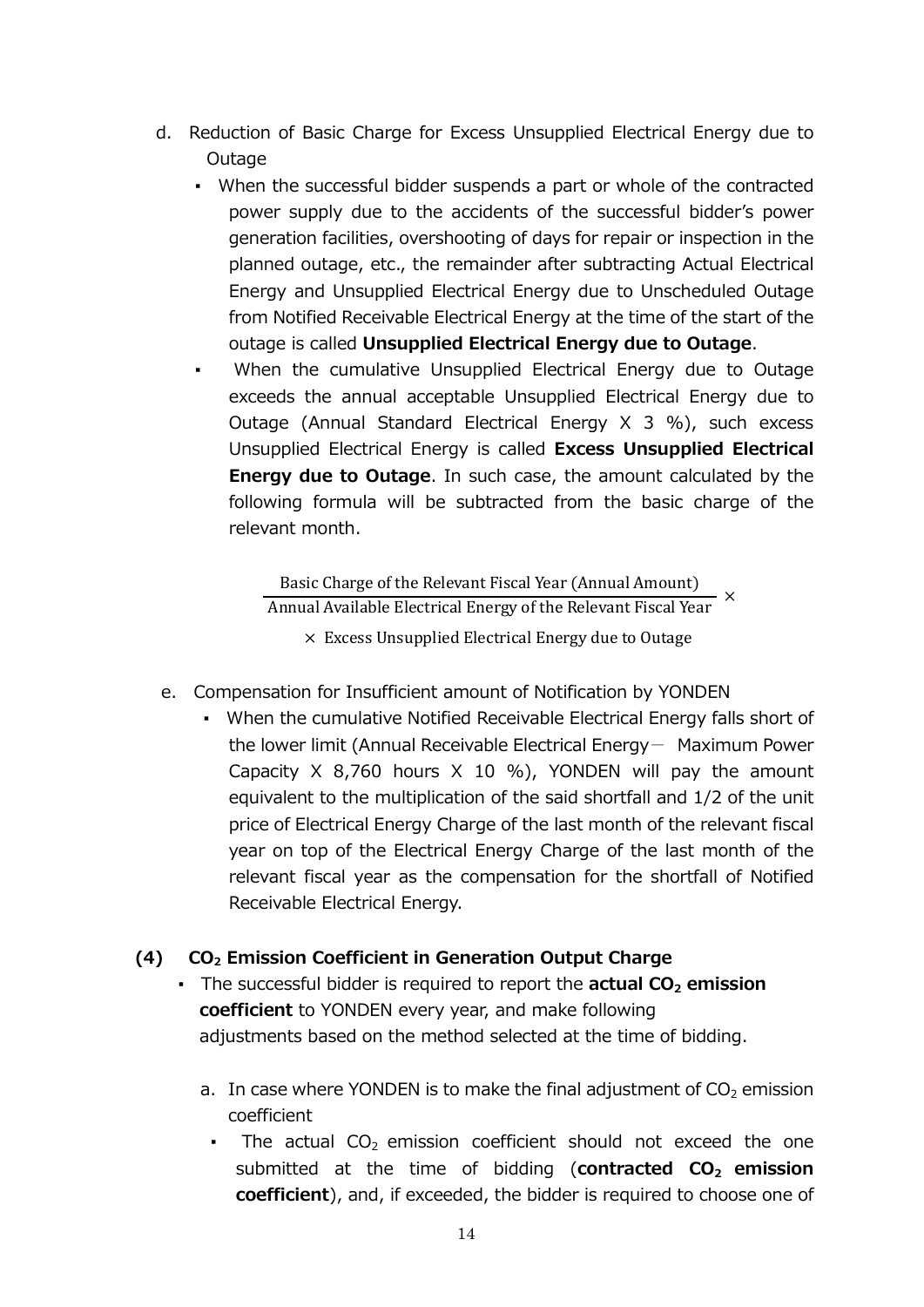the following.

- 1) Make adjustment for equalization of actual and contracted  $CO<sub>2</sub>$ emission coefficients by purchasing carbon credit.
- 2) Reduce the amount of the basic charge of the last month of the next fiscal year of the relevant fiscal year by multiplication of the difference between actual and contracted  $CO<sub>2</sub>$  emission coefficients, and power delivery of the relevant fiscal year, and market value of carbon credit.
- b. In case where the bidder is to make the final adjustment of  $CO<sub>2</sub>$ emission coefficient
- **•** If the adjusted  $CO<sub>2</sub>$  emission coefficient exceeds YONDEN's standard  $(0.551X10^{-3}t$ -CO<sub>2</sub>/kWh), the amount of the multiplication of the said difference, power delivery of the relevant fiscal year and market value of carbon credit will be subtracted from the basic charge of the last month of the next fiscal year of the relevant fiscal year.

#### **9 Other Contract Terms**

#### **(1) Electric Power generated during commissioning**

In principle, YONDEN will purchase electric power generated during commissioning at the unit price of generation output charge.

## **(2) Utilization of Excess Generation Capability**

▪ If Notified Receivable Electrical Energy (30 minutes value) falls short of the electrical energy equivalent to 1/2 of Maximum Power Capacity (except the case of restrained output by the load-dispatch instruction), the successful bidder is allowed to sell the difference as the surplus electrical energy to the third party other than YONDEN.

#### **(3) Security Deposit**

▪ The successful bidder is required to post a deposit as the following to guarantee the fulfillment of the contract up to the start of power supply within 30 days after the conclusion of the contract.

| Security Deposit | Bidding Price [yen/kWh] $\times$ Annual Standard Electrical |
|------------------|-------------------------------------------------------------|
| [Yen]            | Energy [kWh] $\times$ 10%                                   |

▪ The submission of the letter of credit/guarantee issued by the financial institution designated by YONDEN is acceptable instead of the security deposit.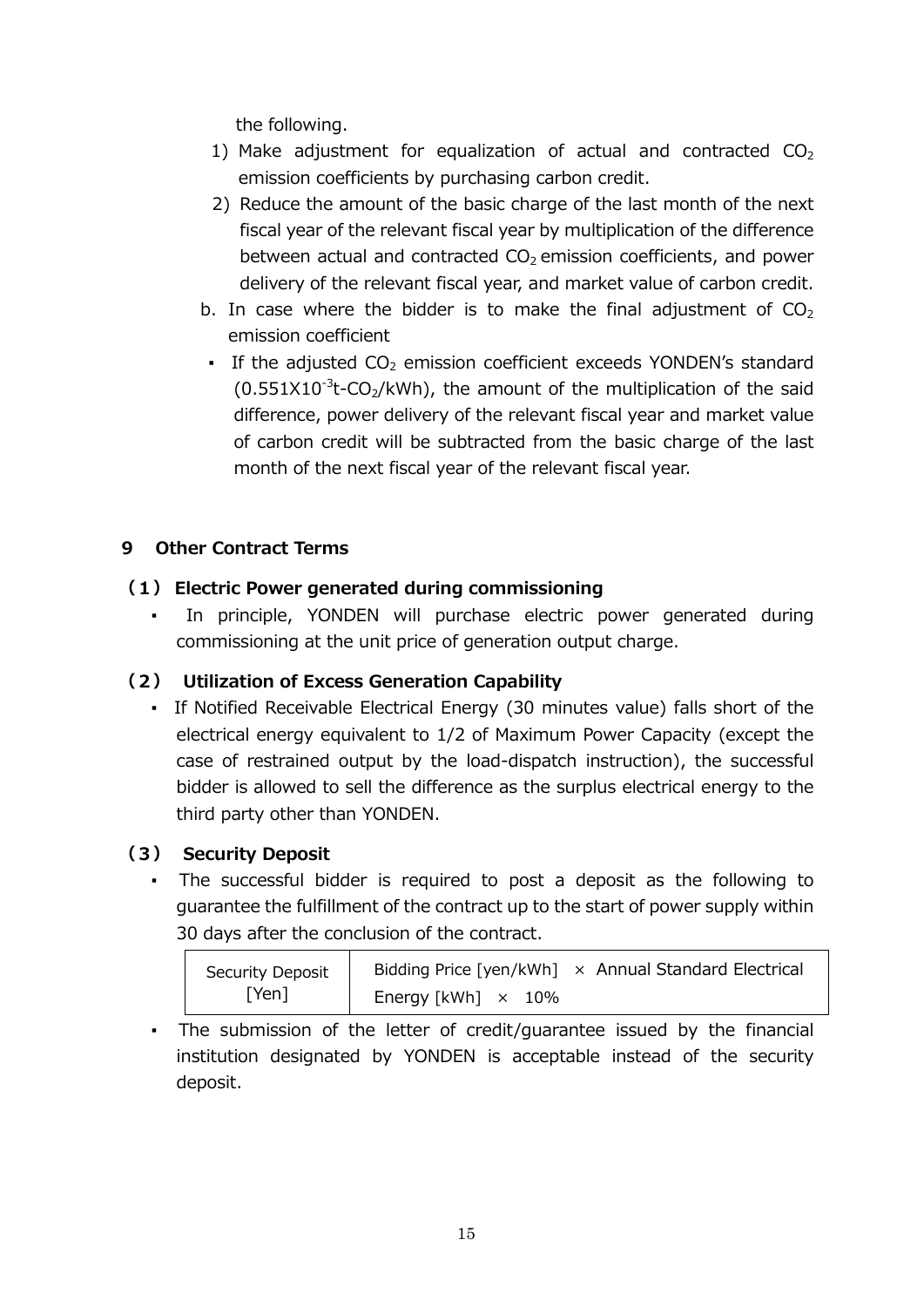#### **(4) Joint Liability on Guarantee**

▪ If the other party of the contract (including the successor of the contract) is a subsidiary or a joint venture, etc. established for the purpose of the supply of electric power, the businesses who are its investors are required to share the liability, and submit letters of joint liability.

Upon request of the successful bidder, YONDEN reviews the details of the bidder including its company form, capital structure, etc., and discuss with the bidder on the scope of investors who bear the joint liability on the condition that major investors who are financially sound will bear the joint liability. (In this case, all the investors are not necessarily required to bear the joint liability.)

▪ If the successful bidder proposes any plan of guaranteeing the fulfillment of the contract similar to joint liability, YONDEN discusses it with the bidder.

#### **(5) Modification of Commencement Date of Power Supply**

▪ If the modification of the commencement date of the power supply is necessary after the conclusion of the contract, either party may propose the modification to the other party in writing, and consult for setting the new date. However, the modified date shall not be set more than 1 year after the original date.

#### **(6) Compensation for Delayed Commencement of Power Supply**

• In the event that the commencement date of power supply is delayed, the party responsible for the delay is required to pay the amount calculated by the following formula to the other party as the compensation for the delay.

Compensation for Delayed Commencement of Power Supply [yen] Security Deposit mentioned in  $(3)$  above [yen]  $\div$  365 [days]  $\times$  Number of Days of Delay [days]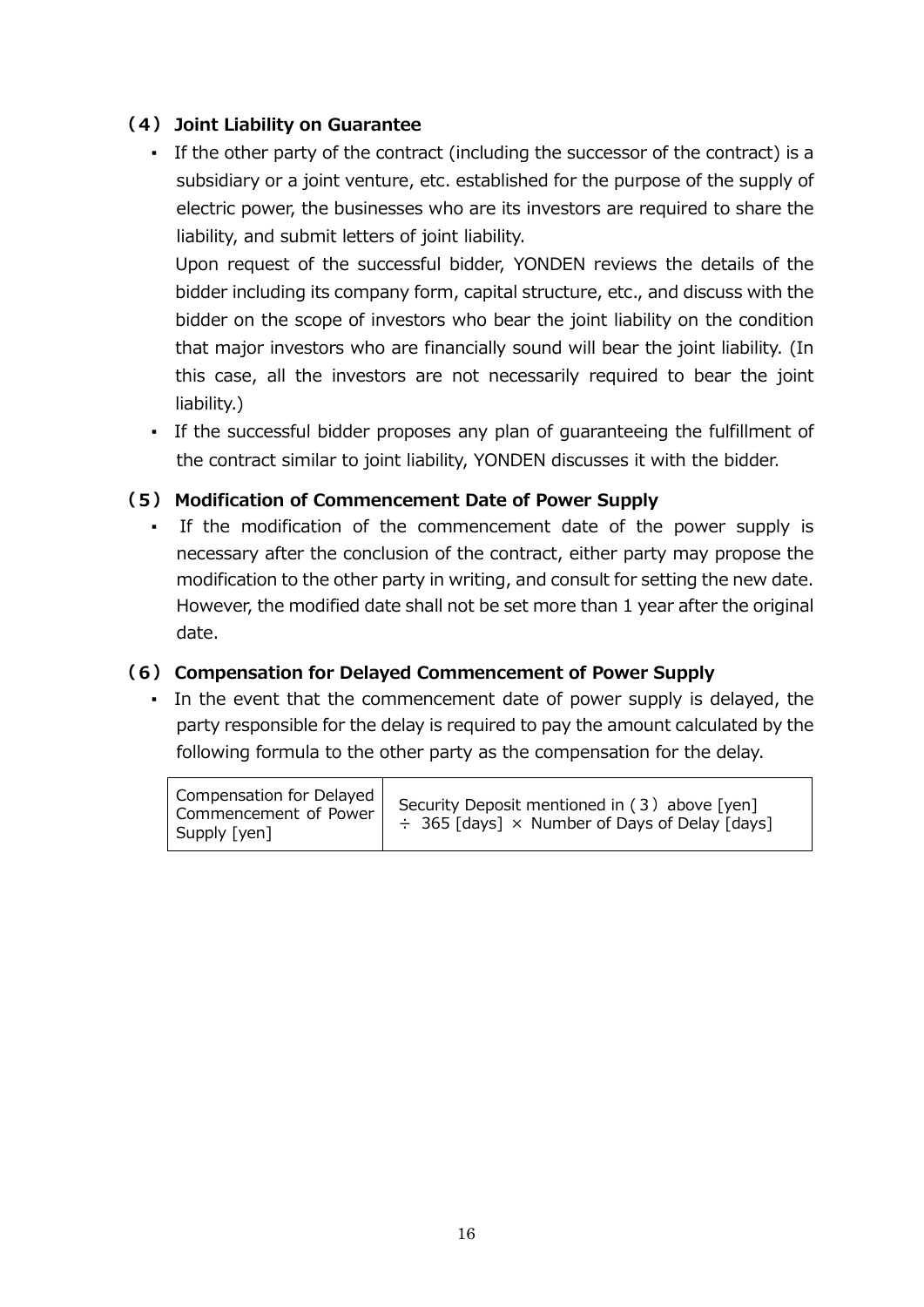## **(7) Dissolution of Contract**

- In the event that the other party materially fails to adhere to the terms of the contract, and if the situation is not improved within 30 days of the other party receiving the request of the fulfillment of the contract in writing, the successful bidder or YONDEN may dissolve the contract.
- The party who failed to adhere to the contract is required to compensate to the other party according to the following table.

| Timing of       | Details of Compensation                                |                               |  |
|-----------------|--------------------------------------------------------|-------------------------------|--|
| Dissolution     | If the Bidder is Responsible                           | If YONDEN is Responsible      |  |
|                 | $\circled{1}$<br>Amount equivalent to Security Deposit | 1) Refund of Security Deposit |  |
| Before          | Actual Cost of YONDEN's Construction<br>(2)            | 2 Amount equivalent to        |  |
| Commencement    | and Removal of Grid Access Facilities                  | Security Deposit              |  |
| of Power Supply |                                                        | 3 Actual Cost of the Bidder's |  |
|                 |                                                        | Construction and Removal of   |  |
|                 |                                                        | Power Supply Facilities       |  |
|                 | Payment of the Amount of the<br>$\mathcal{D}$          | 1 Loss normally Caused        |  |
|                 | Difference of the Two Bidding Prices                   | (including Lost Profit)       |  |
|                 | (One before Equalization and the Other                 |                               |  |
|                 | after Equalization during the Term of                  |                               |  |
|                 | Power Supply) for the Duration                         |                               |  |
| After           | between Commencement of Power                          |                               |  |
| Commencement    | Supply and Dissolution of Contract                     |                               |  |
| of Power Supply | 2 Residual Value Amount and Actual Cost                |                               |  |
|                 | of Removal of Grid Access Facilities                   |                               |  |
|                 | Amount of the Difference between the<br>(3)            |                               |  |
|                 | Ceiling Price and the Screening Price,                 |                               |  |
|                 | taking account of the Remaining Period                 |                               |  |
|                 | of Contract                                            |                               |  |

▪ Please refer to "Supplement – Power Purchase Contract (Standard Contract)" for the details of the terms of the dissolution of the contract and the compensation.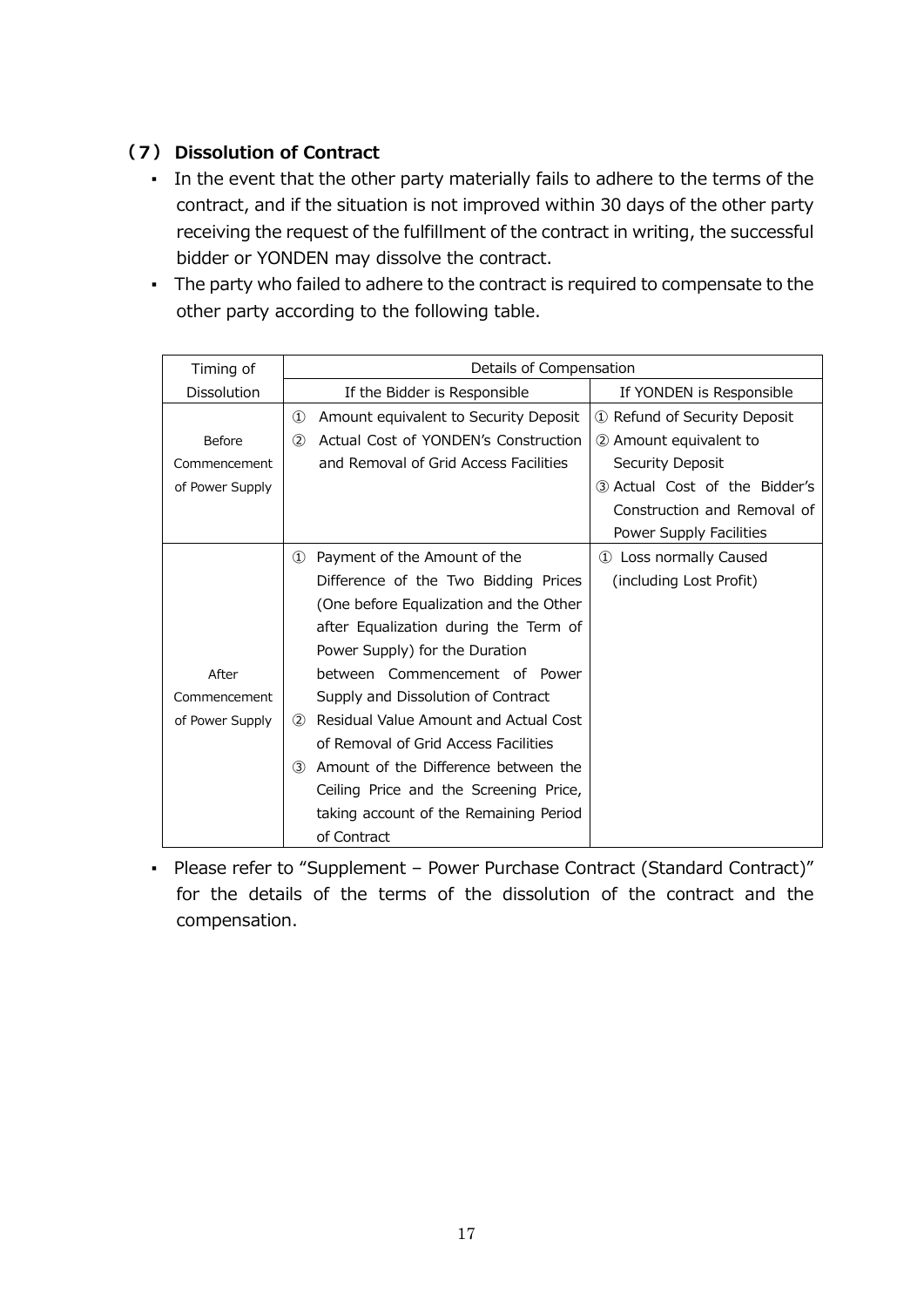(Image of Compensation after Commencement of Power Supply if the Bidder is Responsible)



#### **(8) After the Term of the Power Supply**

- YONDEN and the successful bidder shall negotiate an extension of the contract , unless there is any special reason, as long as either party proposes an extension no later than 3 years before the end of the Term of Power Supply.
- After the Term of Power Supply, the successful bidder may sell all or part of the contracted capacity to other third parties.

#### **(9) Measurement Equipment, etc.**

- Measurement equipment, attachments necessary for measurement, and communication facilities indispensable for load-dispatch instruction, etc. belong to YONDEN, in principle, and YONDEN is responsible for their installation. In this case, the whole cost of this installation is to be borne by the successful bidder.
- In case of the connection to the grid of other electric power company, you may abide by the wheeling service provisions, etc. of the relevant company.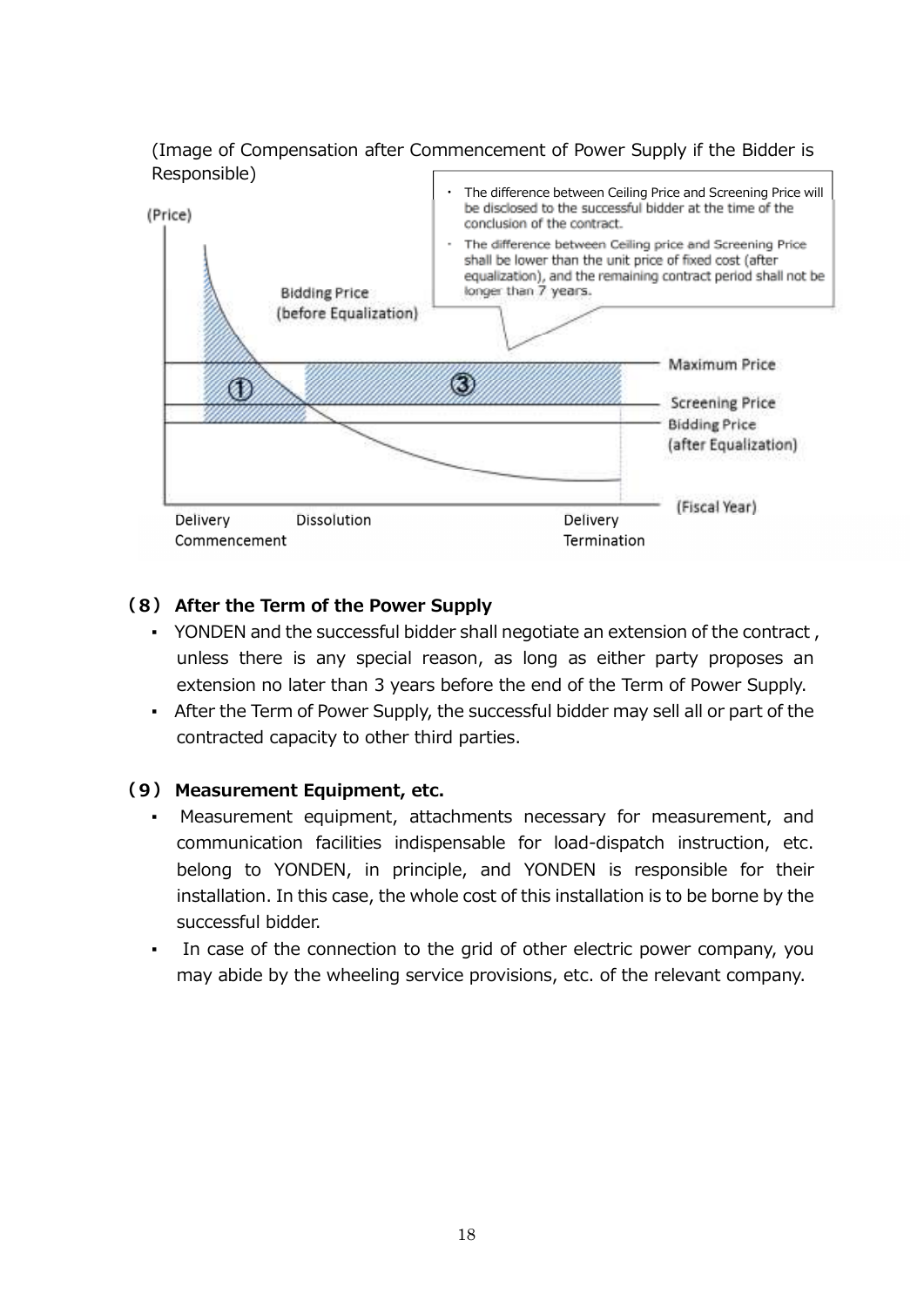#### **10 Application**

- Documents to be Submitted : Bidding Application and Attached Documents (3 Sets : 1 Original, 2 Copies)
- Way of Submission : Bidding documents should be put together in each set, and be sealed in one packet, and be brought to YONDEN by the representative of the bidder.
- Place of Submission : 2-5, Marunouchi, Takamatsu City, Kagawa Prefecture Shikoku Electric Power Co., Inc. Customer Service Dept., Sales Div., Delivery Group, "Thermal Power Purchase Bidding" Section
- Period of Application : July 28 (Tue), 2015 to Noon, Nov. 27 (Fri), 2015

END